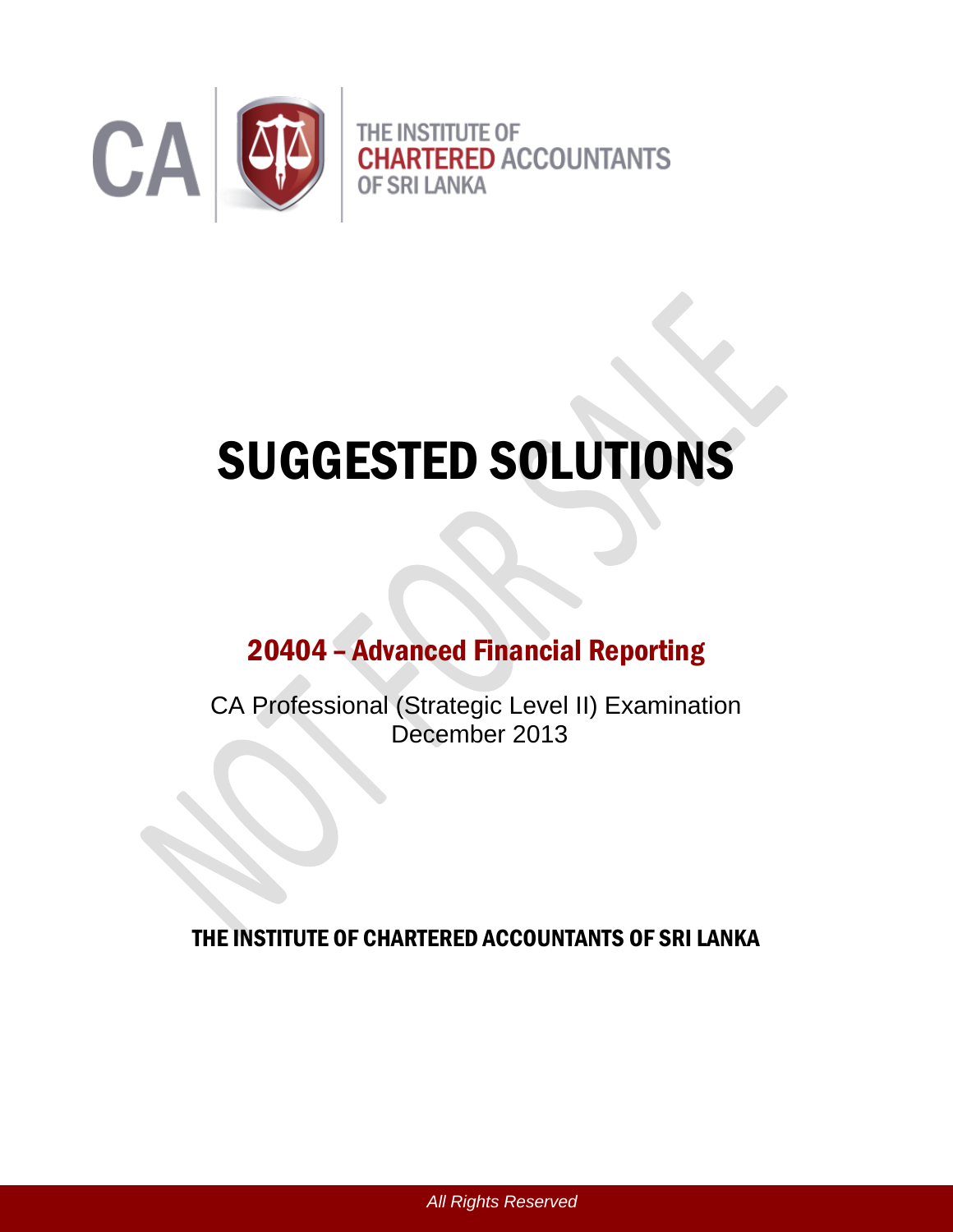|                                     | Universal | Galaxy  | Earth   | Adjustments |              |                   |
|-------------------------------------|-----------|---------|---------|-------------|--------------|-------------------|
|                                     |           |         |         | Dr          | Cr           | Group             |
| <b>Assets</b>                       |           |         |         |             |              |                   |
| <b>Non-current assets</b>           |           |         |         |             |              |                   |
| Property plant and equipment        | 250,000   | 200,000 | 150,000 | 20,000      | 2,000        | 468,000           |
| Goodwill                            |           |         |         | 153,000     |              | 153,000           |
| <b>Intangible Asset</b>             |           |         |         | 12,000      |              | 12,000            |
| <b>Investment</b> in Associate      |           |         |         | 53,000      |              | 53,000            |
| Investment                          | 90,000    | 70,000  | 10,000  | 345,000     | 400,000      | 105,000           |
|                                     | 340,000   | 270,000 | 160,000 |             |              | 791,000           |
| <b>Current assets</b>               |           |         |         |             |              |                   |
| Inventory                           | 60,000    | 40,000  | 50,000  |             | 7,000        | 93,000            |
| Trade receivable                    | 120,000   | 30,000  | 20,000  |             | 10,000       | 140,000           |
| Cash and cash equivalents           | 10,000    | 10,000  | 20,000  |             |              | 20,000            |
|                                     | 190,000   | 80,000  | 90,000  |             |              | 253,000           |
| <b>Total assets</b>                 | 530,000   | 350,000 | 250,000 |             |              | 1,044,000         |
| <b>Equity and Liability</b>         |           |         |         |             |              |                   |
| <b>Equity</b>                       |           |         |         |             |              |                   |
| Stated capital                      | 150,000   | 120,000 | 100,000 | 120,000     | 240,000      | 390,000           |
| Retained earnings                   | 70,000    | 50,000  | 70,000  | 52,000      | 3,500        | 71,500            |
|                                     |           |         |         |             |              |                   |
| Other components of equity          | 20,000    | 10,000  | 10,000  | 11,667      | $\mathbf{0}$ | 18,333            |
|                                     | 240,000   | 180,000 | 180,000 |             |              | 479,833           |
| <b>NCI</b>                          |           |         |         |             | 82,167       | 82,167<br>562,000 |
| <b>Non-current liabilities</b>      |           |         |         |             |              |                   |
| Provisions                          | 80,000    | 50,000  | 30,000  |             | 27,500       | 157,500           |
| <b>Borrowings</b>                   | 100,000   | 50,000  | 10,000  |             |              | 150,000           |
| Deferred Tax                        | 10,000    | 20,000  |         | 500         | 5,000        | 34,500            |
| Total non current liabilities       | 190,000   | 120,000 | 40,000  |             |              | 342,000           |
| <b>Current liabilities</b>          |           |         |         |             |              |                   |
| Trade and other payables            | 60,000    | 30,000  | 20,000  | 10,000      |              | 80,000            |
| Short term borrowings               | 40,000    | 20,000  | 10,000  |             |              | 60,000            |
| <b>Total current liabilities</b>    | 100,000   | 50,000  | 30,000  |             |              | 140,000           |
| <b>Total equity and liabilities</b> | 530,000   | 350,000 | 250,000 |             |              | 1,044,000         |

- **Contract Contract**  777,167 777,167 -

-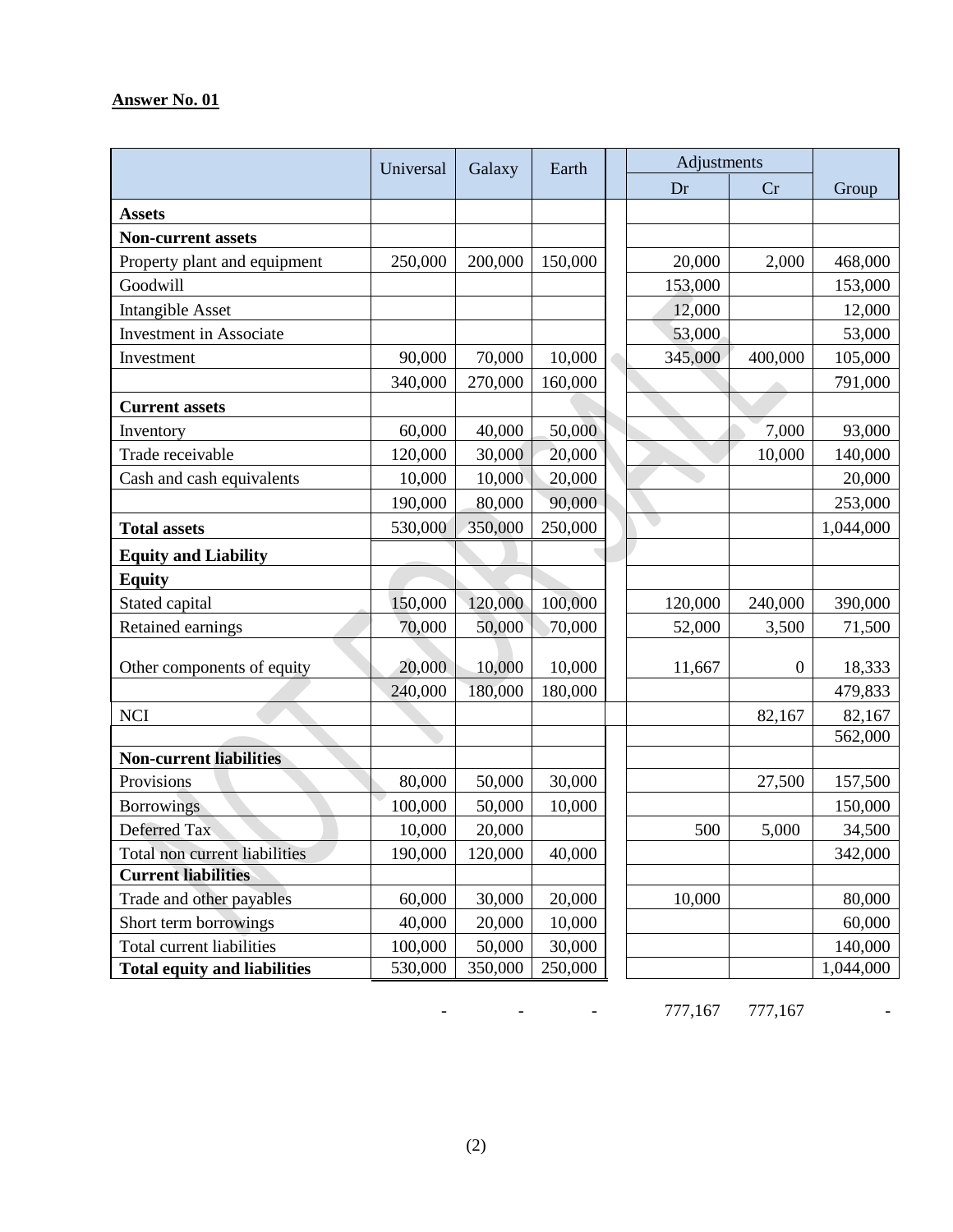| <b>Working 1</b>                                                |            |           |             | <b>Balance</b> |
|-----------------------------------------------------------------|------------|-----------|-------------|----------------|
|                                                                 |            |           |             | sheet          |
| Goodwill calculation                                            |            |           |             |                |
| Cost of investments                                             |            |           |             |                |
| Share exchange                                                  |            |           |             |                |
| <b>Total G shares</b>                                           | 8,000,000  | 6,000,000 | 240,000,000 |                |
| Deferred payment                                                | 40,263,000 | 0.62092   | 25,000,000  |                |
| FV of NCI                                                       | 4,000,000  | 20        | 80,000,000  |                |
|                                                                 |            |           | 345,000,000 |                |
| FV of net assets of G<br>the<br>date<br>of<br>at<br>acquisition |            |           | 192,000,000 |                |
| Goodwill                                                        |            |           | 153,000,000 |                |
|                                                                 |            |           | 153,000,000 | 153,000,000    |

| <b>Working 2</b>      |            |             |             |             |
|-----------------------|------------|-------------|-------------|-------------|
| FV of net assets of G |            |             |             |             |
| the date<br>of<br>at  |            |             |             |             |
| acquisition           |            |             |             |             |
| Share capital         |            | 12,000,000  | 120,000,000 |             |
| RE                    |            |             | 40,000,000  |             |
| Other                 |            |             | 5,000,000   |             |
| FV of PPE             | CV         | 150,000,000 |             |             |
|                       | <b>FV</b>  | 170,000,000 |             |             |
|                       |            | 20,000,000  |             |             |
|                       | DT @       | 5,000,000   | 15,000,000  |             |
|                       | 25%        |             |             |             |
|                       | Intangible |             | 12,000,000  |             |
|                       | Asset      |             |             |             |
|                       |            |             | 192,000,000 | 192,000,000 |
|                       |            |             |             |             |

| <b>Working 3</b>                     |                   |            |  |
|--------------------------------------|-------------------|------------|--|
| Non Controlling Interest             | $33\frac{1}{3}\%$ |            |  |
| FV of net assets of G at the date of |                   |            |  |
| acquisition                          |                   | 80,000,000 |  |
| Post acquisition Increase in net     |                   |            |  |
| assets                               |                   | 500,000    |  |
| <b>Other Reserves</b>                |                   | 1,666,667  |  |
| Other reserves                       |                   | 82,166,667 |  |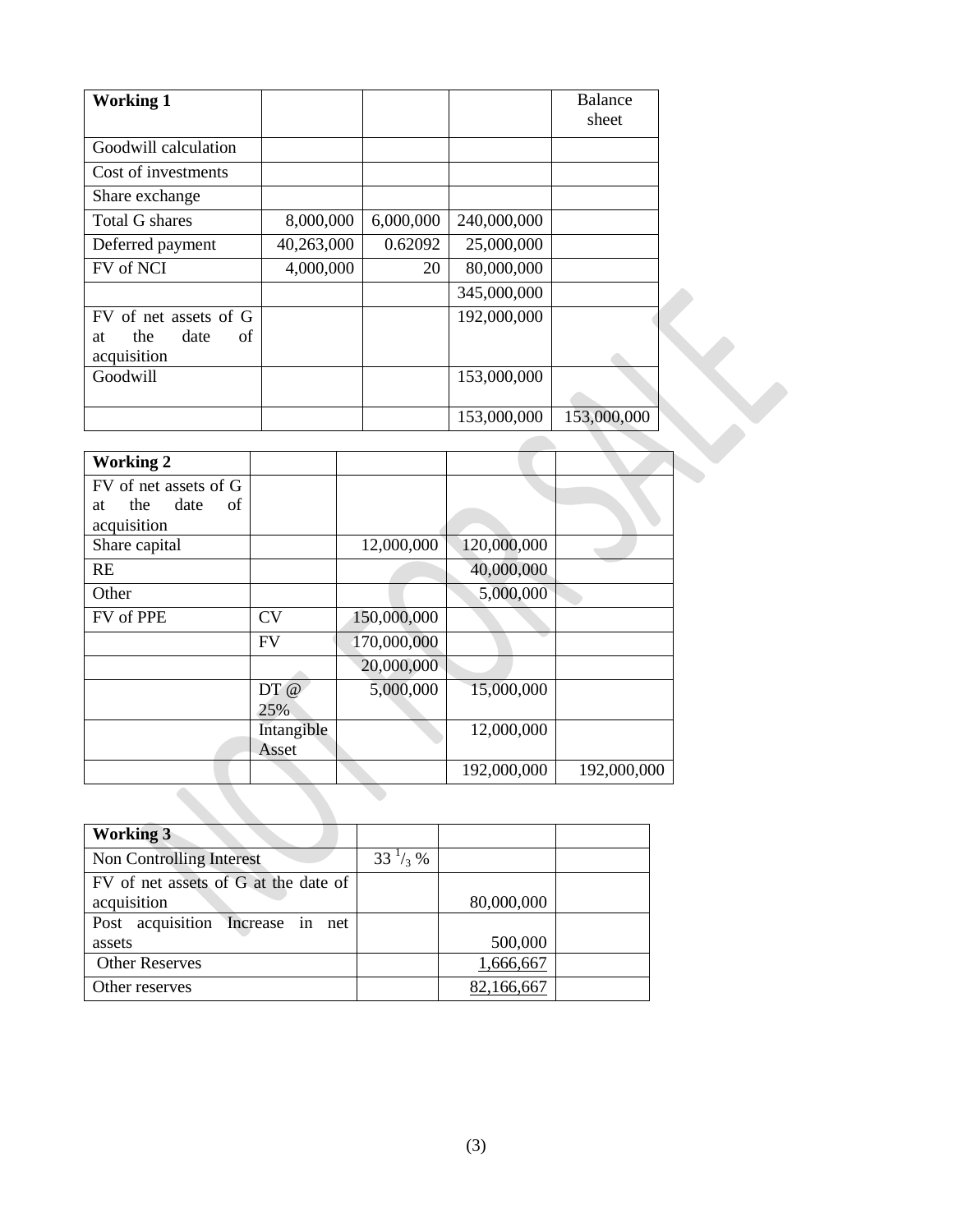| <b>Working 4</b>                          |             |              |           |
|-------------------------------------------|-------------|--------------|-----------|
| Post-acquisition<br>Increase              |             |              |           |
| in net assets                             |             |              |           |
| Share capital                             |             | 120,000,000  |           |
| <b>Reserves</b>                           |             | 60,000,000   |           |
| FV of PPE (Net of DT)                     | 15,000,000  |              |           |
| <b>Extra Depreciation</b>                 | (2,000,000) |              |           |
| Reversal of DT                            | 500,000     |              |           |
| Unrealised profit                         | (7,000,000) |              |           |
| Intangible asset                          | 12,000,000  | 18,500,000   |           |
| Net Assets 31/3/2013                      |             | 198,500,000  | 6,500,000 |
| $33^{1/3}$ %                              |             |              | 2,166,667 |
|                                           |             |              |           |
| <b>Alternative method</b>                 |             |              |           |
| R/E of G as at 31.3.2013                  |             | 50,000,000   |           |
| Pre-acquisition R/E                       |             |              |           |
|                                           |             | (40,000,000) |           |
|                                           |             | 10,000,000   |           |
| Unrealized profit                         | (7,000,000) |              |           |
| <b>Extra Depreciation</b>                 | (2,000,000) |              |           |
| Reversal of DT                            | 500,000     | (8,500,000)  |           |
|                                           |             | 1,500,000    |           |
| NCI 1,500,000*33 $\frac{1}{3}$ %          |             |              | 500,000   |
| Other component of equity<br>$33^{1/3}$ % | 5,000,0000  |              | 1,666,667 |
|                                           |             |              |           |

| <b>Working 5</b>                                                                                    |     |             |            |            |  |
|-----------------------------------------------------------------------------------------------------|-----|-------------|------------|------------|--|
| <b>Investment</b> in Associate                                                                      |     |             |            |            |  |
| Investment in E is considered as investment in associate due to existence of significant influence- |     |             |            |            |  |
| Cost of investment (50mn-5mn)                                                                       |     |             | 50,000,000 |            |  |
| Share capital                                                                                       |     | 100,000,000 |            |            |  |
| Retained earnings                                                                                   |     | 50,000,000  |            |            |  |
| Other Equity components                                                                             |     | 15,000,000  |            |            |  |
| NA 1/4/2012                                                                                         |     | 165,000,000 |            |            |  |
| Ownership Interest                                                                                  | 20% |             | 33,000,000 |            |  |
| NA 31/3/2013 (100+70+10)                                                                            |     | 180,000,000 | 36,000,000 |            |  |
| Increase in NA                                                                                      |     |             | 3,000,000  |            |  |
| in<br>Associate<br>Investment<br>31/3/2013                                                          |     |             | 53,000,000 | 53,000,000 |  |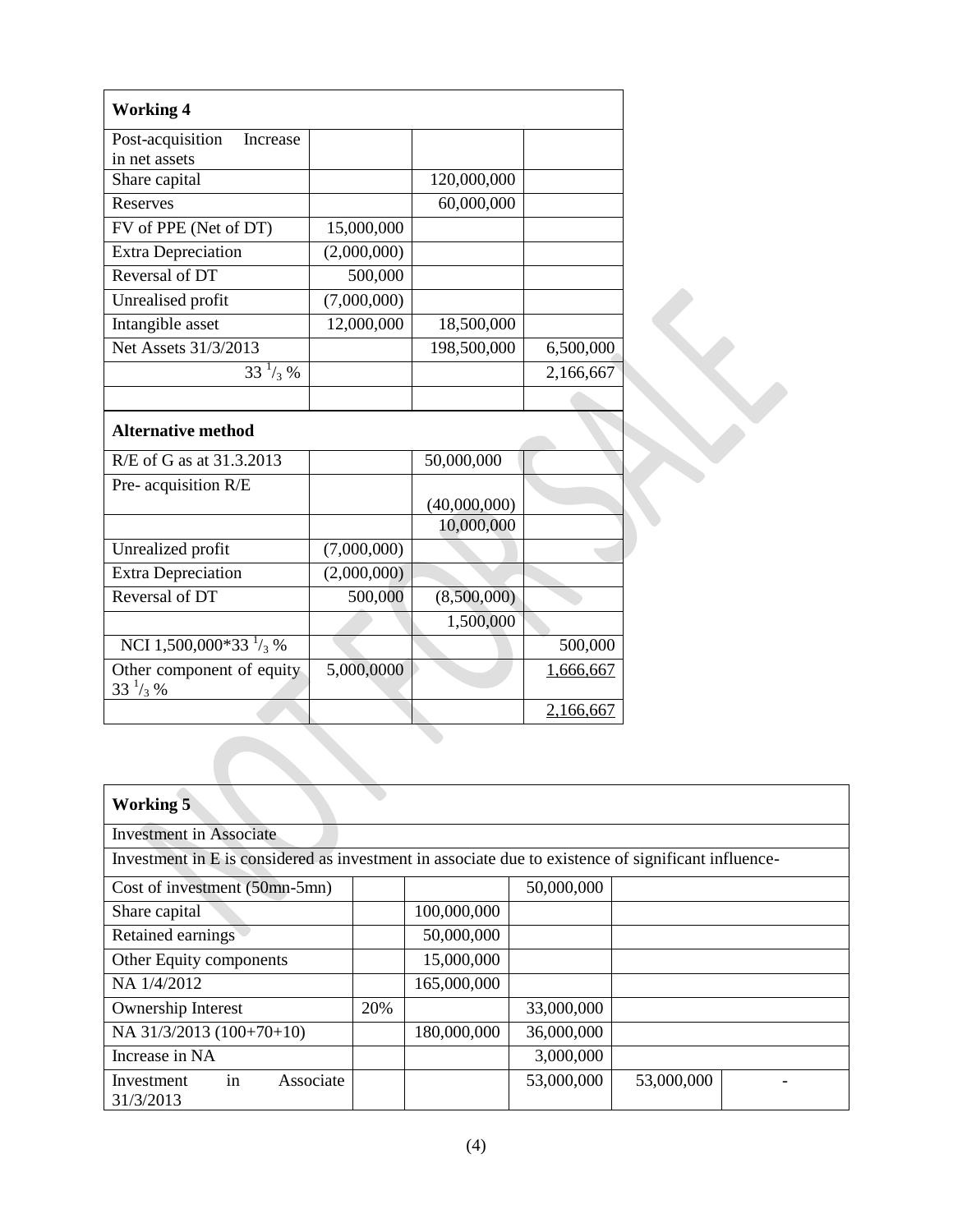| <b>Working 6</b>                 |           |  |           |  |  |
|----------------------------------|-----------|--|-----------|--|--|
| Elimination of un-earned profits |           |  |           |  |  |
| Inventory                        | 000,000.1 |  |           |  |  |
| <b>GP</b>                        |           |  | 7,000,000 |  |  |

| <b>Working 7</b>                             |             |             |                         |            |  |
|----------------------------------------------|-------------|-------------|-------------------------|------------|--|
| Consolidated<br>Reserve<br>Reconciliation    |             |             |                         |            |  |
| Retained Earnings 31/3/2013                  |             | 70,000,000  |                         |            |  |
| Intangible                                   |             |             |                         |            |  |
| Dep.                                         | (2,000,000) |             |                         |            |  |
| DT                                           | 500,000     | (1,500,000) |                         |            |  |
| Elimination<br>of<br>un-earned<br>profits    |             | (7,000,000) |                         |            |  |
| Interest on deferred payment<br>$(25mn*10%)$ |             | (2,500,000) |                         |            |  |
| Associate                                    |             | 3,000,000   |                         |            |  |
| Increase in Galaxy's R/E                     |             | 10,000,000  |                         |            |  |
| <b>NCI</b>                                   |             | (500,000)   | $7\overline{1,}500,000$ | 71,500,000 |  |

| <b>Working 8</b> |             |            |            |
|------------------|-------------|------------|------------|
| Other reserves   | 30,000,000  |            |            |
| <b>NCI</b>       | (1,666,667) |            |            |
| AFS reversal     | (5,000,000) |            |            |
| Pre Acquisition  | (5,000,000) |            |            |
|                  |             | 18,333,333 | 18,333,333 |
|                  |             |            |            |

| <b>Working 9</b>                                |            |                                               |  |
|-------------------------------------------------|------------|-----------------------------------------------|--|
| Intercompany eliminations                       |            |                                               |  |
| A's receivable from G                           | 10,000,000 |                                               |  |
| G's payable to A                                |            | 10,000,000                                    |  |
| Associate company balance are not<br>eliminated |            |                                               |  |
|                                                 |            |                                               |  |
|                                                 |            | Compilation and presentation of balance sheet |  |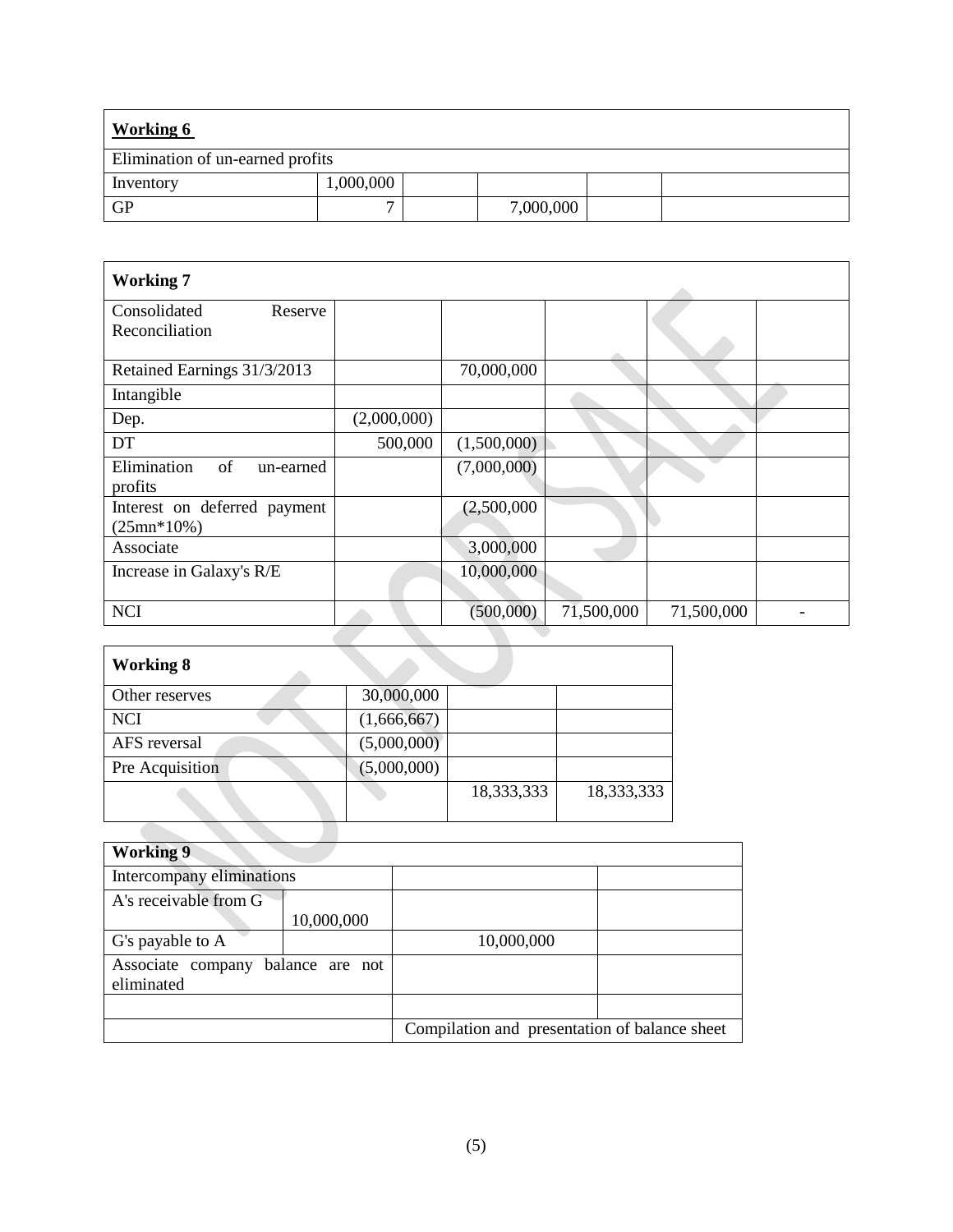As per LKAS 39, the bond is a financial liability and it should be initially recorded at fair value less transaction cost. Subsequently the bond should be measured at amortised cost.

According to LKAS 21, foreign currency monetary items should be translated using the closing rate. Exchange difference arising from the said translation should be recognized in profit or loss.

| (a) | Initial measurement of loan                                                        | $=$<br>$=$ |              | US\$ 10,000,000 - US\$160,000<br>US\$ 9,840,000 |
|-----|------------------------------------------------------------------------------------|------------|--------------|-------------------------------------------------|
|     | Finance cost in US\$ is                                                            | $=$<br>$=$ | US\$ 787,200 | 9,840,000 x 8%                                  |
|     | Closing balance of the loan is                                                     | $=$        | 800,000      | US\$ 10,000,000 -<br>$160,000 + 787,200 -$      |
|     |                                                                                    |            |              | US\$ 9,827,200                                  |
|     | The loan would be initially recorded in LKR as                                     |            | $=$<br>$=$   | US\$ 9,840,000 x 125<br>Rs. 1,230,000,000       |
|     | The finance cost would be initially recorded in LKR as                             |            | $=$          | 787,200 x 130<br>Rs. 102,336,000                |
|     | The actual payment of interest would be<br>recorded at US\$800,000 x 134           |            | $=$          | Rs. 107,200,000                                 |
|     | The loan balance as at 31 March 2013 will be<br>Reflected at US\$9,827,200<br>@134 |            | $\equiv$     | Rs. 1,316,844,800                               |

The exchange difference created by this transaction would be recognized in profit or loss.

| Exchange loss is equal to                         | $=$ | $(1,230,000,000+102,336,000-107,200,000)$ |
|---------------------------------------------------|-----|-------------------------------------------|
|                                                   | $=$ | 1.225.136.000                             |
| Closing Balance $\omega$ y/e rate                 | $=$ | 1.316.844.800                             |
| Exchange loss $(1,316,844,800 - 1,225,136,000) =$ |     | 91.708.800                                |
|                                                   |     |                                           |

(b) The loan to the supplier would be regarded as a financial asset. Accordingly cost of arranging the loan should be included in carrying amount of the loan. Therefore initial carrying value of the loan should be Rs. 5.1 million.

Under the effective interest method part of the finance income should be recognized in the current period. The income recognize in the current period shall be  $=$  Rs. 510,000 (Rs. 5.1 mn x 10%).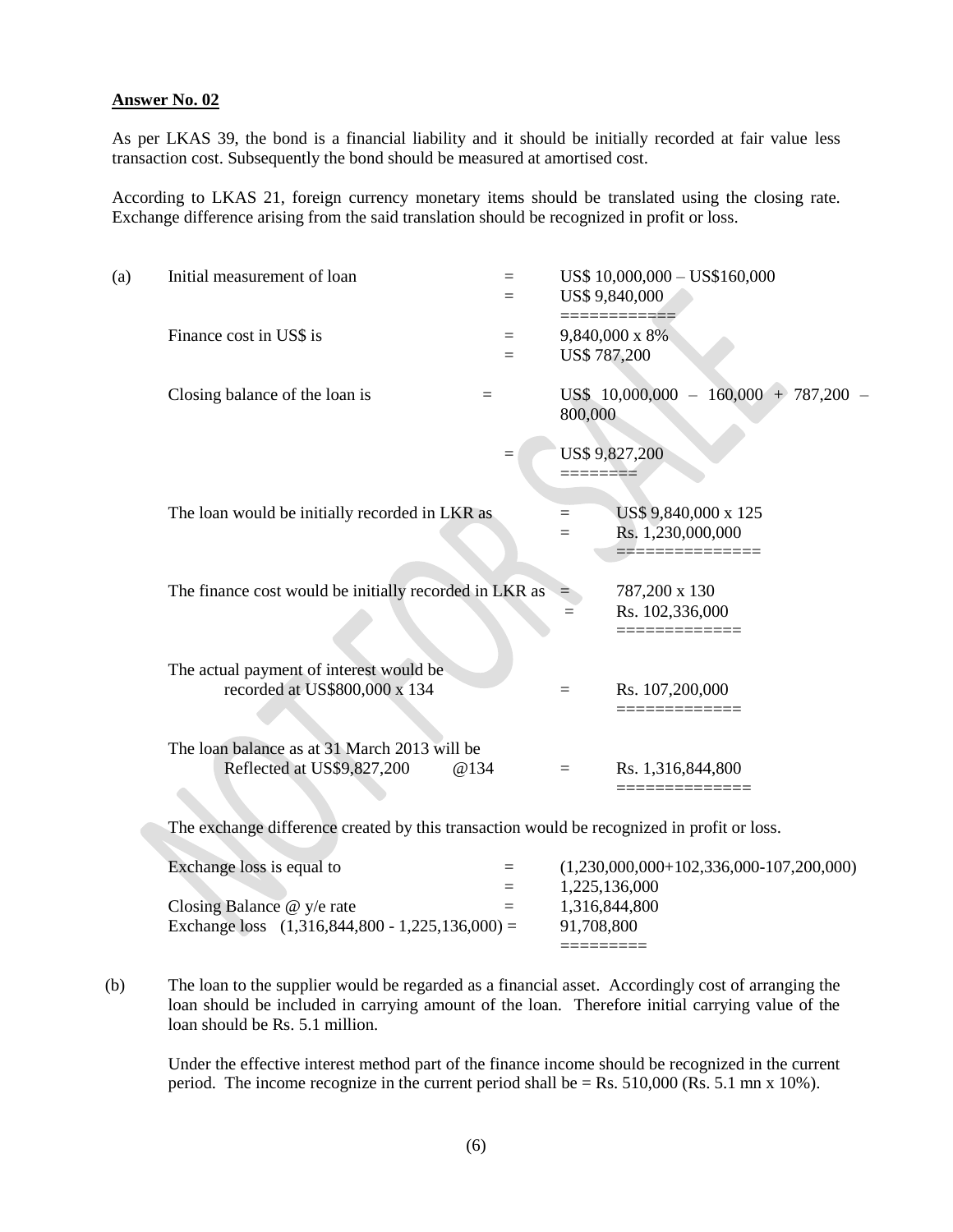This financial asset would have been shown in the statement of financial position as at 31 March 2013 at Rs. 5,610,000. (5.1 + 0.51mn)

However, there is an indication about impairment of financial asset at the end of March 2013. Therefore this asset should be re-measured of the present value of the revised estimated future cash inflows, using the original effective interest rate.

Under the revised estimate the closing carrying amount of the asset should be Rs. 4,958,677

The reduction in carrying value of Rs. 651,323 (Rs. 5,610,000 – 4,958,677) should be charged to income statement as impairment loss. 6mn  $/(1.1)^2$ 

(c) This is an equity settled share based payment scheme as per SLFRS 2. Options to be measured at FV of the instrument at the grant date. That should be recognized as an expense and in equity**.**

|     | <b>Statement of financial position</b>                                                                                                             | <b>31 March 2012</b>               |                                      | 31 March 2013                 |  |  |  |
|-----|----------------------------------------------------------------------------------------------------------------------------------------------------|------------------------------------|--------------------------------------|-------------------------------|--|--|--|
|     | Equity                                                                                                                                             | 2,500,000                          |                                      | 10,000,000                    |  |  |  |
|     | Statement or comprehensive income                                                                                                                  | year ended<br><b>31 March 2012</b> |                                      | year ended<br>31 March 2013   |  |  |  |
|     | Operating expenses                                                                                                                                 | 2,500,000                          |                                      | 7,500,000                     |  |  |  |
|     | Total expected cost as at 31 March 2012 = $10,000,000$ (100,000 x 5 x 20)                                                                          |                                    |                                      |                               |  |  |  |
|     | 1/4 is recognized in equity as at 31 March 2012                                                                                                    | $=$                                | 2,500,000                            |                               |  |  |  |
|     | Total expected cost as at 31 March 2013                                                                                                            | $=$                                |                                      | 20,000,000 (250,000 x 4 x 20) |  |  |  |
|     | $2/4$ <sup>th</sup> is recognized in equity as at 31 March 2013                                                                                    | $=$                                | 10,000,000                           |                               |  |  |  |
| (d) | Carrying value or PPE<br>Tax base of PPE<br>Taxable temporary difference (DTL)<br><b>Retirement Benefit</b><br><b>Accounting base</b><br>Tax lease | $=$<br>$=$<br>$=$                  | 260 mn<br>$(140)$ mn<br>120 mn<br>26 |                               |  |  |  |
|     | Deductible temporary difference (DTA)                                                                                                              | $=$<br>$=$                         | $0 \text{ mm}$<br>(26)               |                               |  |  |  |
|     | Intangibles<br>Accounting base $(6-(6*1/4))$                                                                                                       | $=$                                | 4.5 mn                               |                               |  |  |  |
|     | Tax base                                                                                                                                           | $=$                                | $0 \text{ mn}$                       |                               |  |  |  |
|     | Deductible temporary difference<br>Deferred tax liability $31.03.2013 = (120-4.5)$                                                                 | $=$                                | 4.5                                  |                               |  |  |  |
|     | 89.5mn x 28%                                                                                                                                       | $\quad \  \  =$                    | 25.06 mn                             |                               |  |  |  |
|     | Opening balance 31.03.2012                                                                                                                         | $=$                                | 32 mn                                |                               |  |  |  |
|     | Provision for the year (deferred tax income)                                                                                                       | $=$                                | $6.94$ mn<br>$====$                  |                               |  |  |  |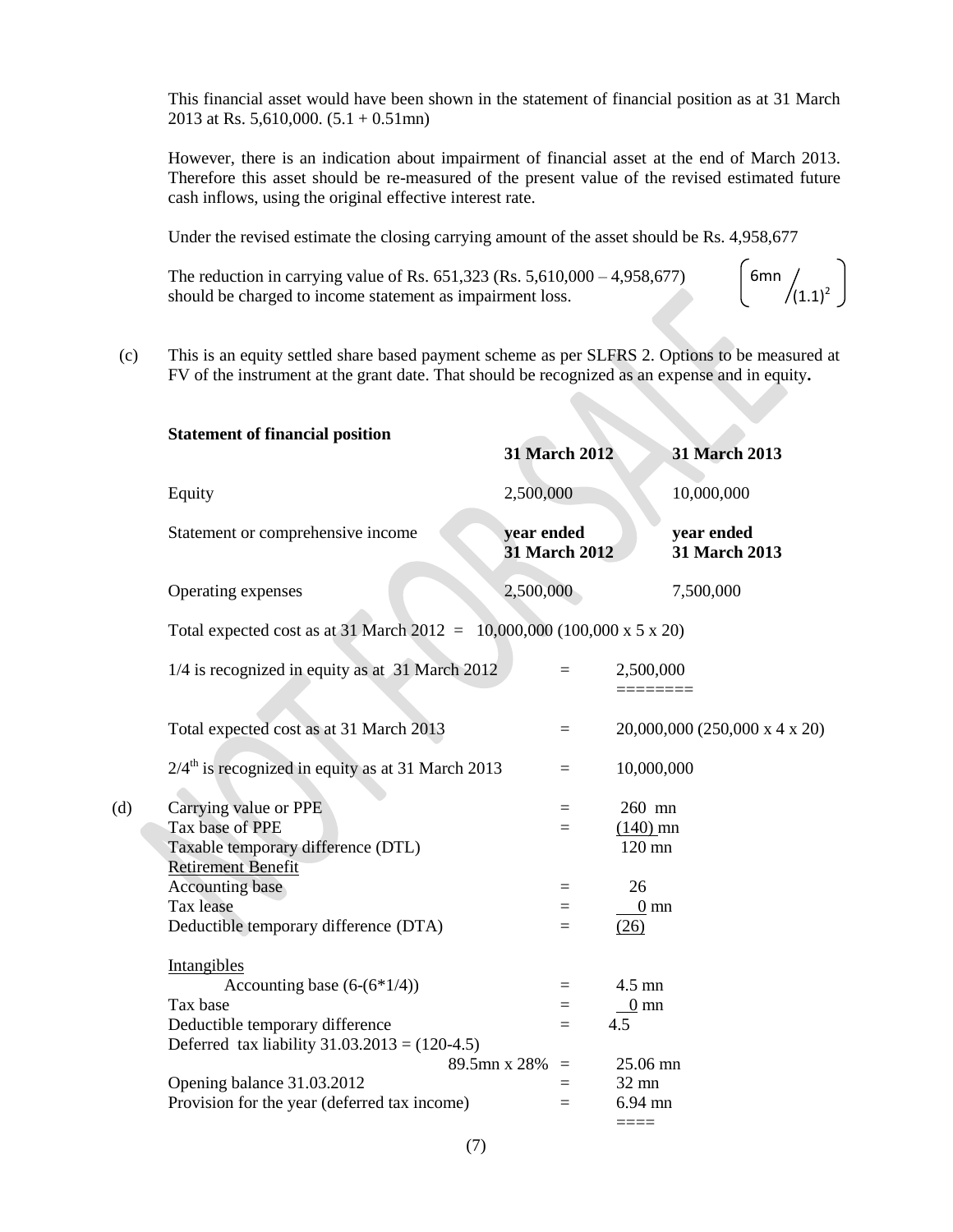| (a) | (i)   | Stock residence period                         | $=$      | Average inventory x 365<br>Cost of sales        |
|-----|-------|------------------------------------------------|----------|-------------------------------------------------|
|     |       | Average inventory = $(460+950/2)$              | $=$      | 705 x 365 days<br>2,730                         |
|     |       |                                                | $\equiv$ | 94 days<br>======                               |
|     | (ii)  | Trade receivable collection period             | $\equiv$ | Average trade receivables x 365<br>Credit sales |
|     |       | Average trade receivables = $(740+718/2)$      | $\equiv$ | 729 x 365 days<br>1,740                         |
|     |       |                                                |          | 153 days                                        |
|     | (iii) | Asset utilization ratio                        | $=$      | Revenue x 100<br>Total assets                   |
|     |       |                                                | $=$      | 3,830 x 100                                     |
|     |       |                                                | $=$      | 4,350                                           |
|     |       |                                                | $=$      | 88%                                             |
|     |       |                                                | $=$      | $=$ $=$                                         |
|     | (iv)  | Price earning ratio                            |          | mkt price/EPS                                   |
|     |       |                                                | $=$      | 40<br>21.85                                     |
|     |       | $EPS = PAT/no.$ of share<br>$= 437/20 = 21.85$ | $=$      | 1.83<br>$==$                                    |
|     | (v)   | Dividend yield ratio                           | $=$      | $DPS/MP$ x 100                                  |
|     |       |                                                | $=$      | $\underline{5}$ x 100                           |
|     |       | $DPS = 100/20 = 5$                             | $=$      | 40                                              |
|     |       |                                                | $=$      | 12.5%                                           |
|     |       |                                                |          | $====$                                          |
|     | (V1)  | Trade payables payment period                  | $=$      | Average trade creditors x 365                   |
|     |       |                                                | $=$      | Credit purchase                                 |
|     |       |                                                | $=$      | $345 \times 365$                                |
|     |       |                                                | $=$      | 1,480                                           |
|     |       | Average trade creditors = $(270+420/2)$        | $\equiv$ | $270 + 420$<br>2                                |
|     |       |                                                | $\equiv$ | 85 days                                         |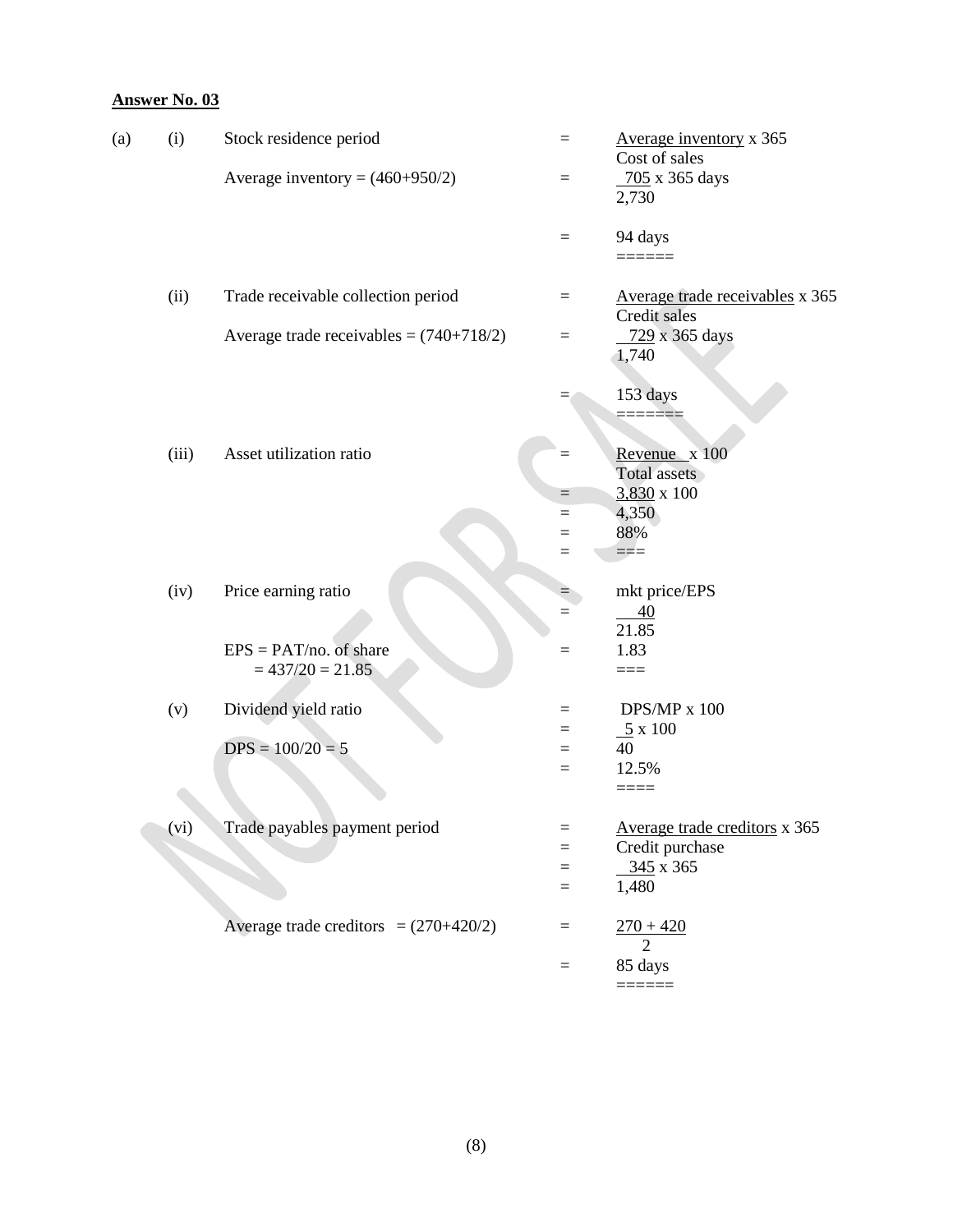(b) **2012 2013**

Asset utilization

Asset turnover ratio  $\frac{52,000}{132,740} \times 100$   $\frac{87,400}{216,320} \times 100$   $\frac{87,400}{216,320} \times 100$ Total assets 132,740

Working capital management Debtors collection period Trade receivables x 365 23,410 x 365 40,650 x 365 Credit sales 52,500 87,400

Creditors payment period Trade payables x 365 13,800 x 365 14,420 x 365 Cost of sales 52,500-25,750 87,400-39,228

Inventory period

Profitability

Liquidity

39.55% 40.4% ===== =====

162 days 169 days  $=$ 

188 days 109 days ======= =======

Inventory x 365 18,270 x 365 27,540 x 365 Cost of sales 52,500 – 25,750 87,400 – 39,228 249 days 208 days ======= =======

ROCE = <u>PBIT</u> x 100<br>TA-CL  $\frac{17,250}{109,000}$  x 100<br> $\frac{23,150}{196,400}$  x 100 TA-CL 109,000 196,400 15.83% 11.79% ==== ==== Profit margin 17,250-3,200-1,040 x 100 23,150-14,200-2,450 x 100 PAT x 100 52,500 87,400 Turnover 24% 7% === ===

GP margin 25,750 x 100 39,228 x 100 52,500 87,400 49% 44.8%

Current ratio 18,270+23,410+28,310 27,540+40,650+4230 13,800+9,940 14,420+5,500  $\frac{69,990}{23,740}$   $\frac{72,420}{19,920}$ 23,740 2.9:1 3.6:1 ==== ====

==== ====

=== ====

Quick ratio  $\frac{69,990-18,270}{72,420-27,540}$ 23,740 19,920 2.1:1 2.2:1

(9)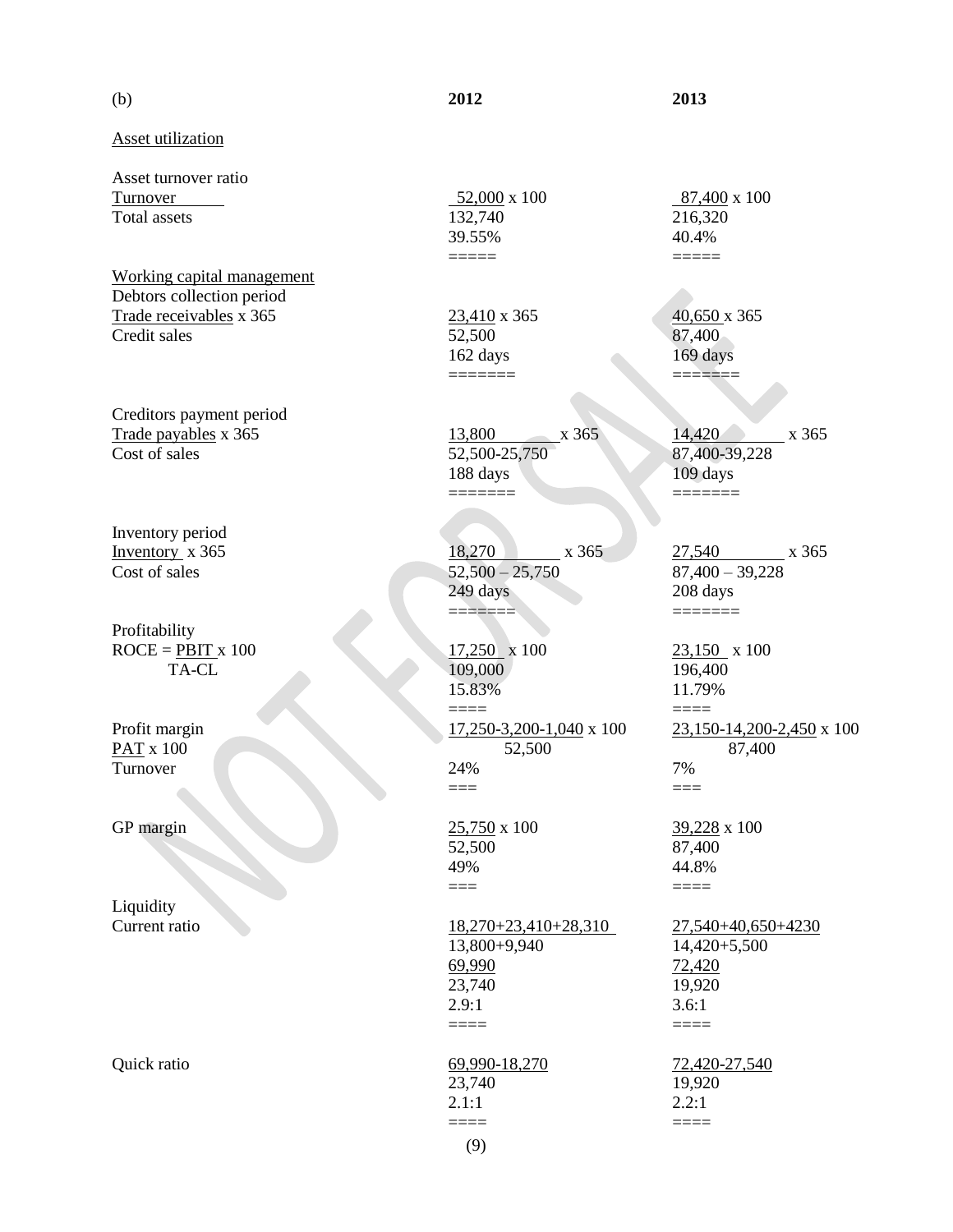#### Asset utilization

There is no major change in asset utilization in 2013 compared to 2012. This is mainly due to increase in PPE as the plant was acquired in 2013 and due to significant increase (66%) in revenue in 2013. As the increases in both total assets and revenue in almost similar percentages, plan was not an asset in 2012 as it was under operating lease.

#### Working capital management

Debtors collection period has increased form 165 days in 2012 to 169 days in 2013. Increase in debtors could be as a result of increase in revenue. The co. needs to assess the risk of bad debts. Payments period has decreased in 2013. This may require to review contracts with new existing suppliers in order to get favourable payments periods. Even though the credit period granted by suppliers is 109 days, it takes average 169 day to recover dues from debtors. Inventory period has decreased significantly. This could be as a result of having good inventory mgt. system

#### Profitability

Profitability of the company has significantly decreased during 2013. Even though the revenue had increased by 66% in 2013, the company must be having increased expenses which resulted deterioration of profit. Cost structure of the company including direct costs should be reviewed as GP margin also had decreased in 2013

#### Liquidity

Liquidity position appears to be good as it has enough current assets to settle current liabilities. However, as creditors' payments to be made before debtors are realized, it may have a liquidity issue in the future unless the company review the position continuously and take necessary steps to overcome the issue.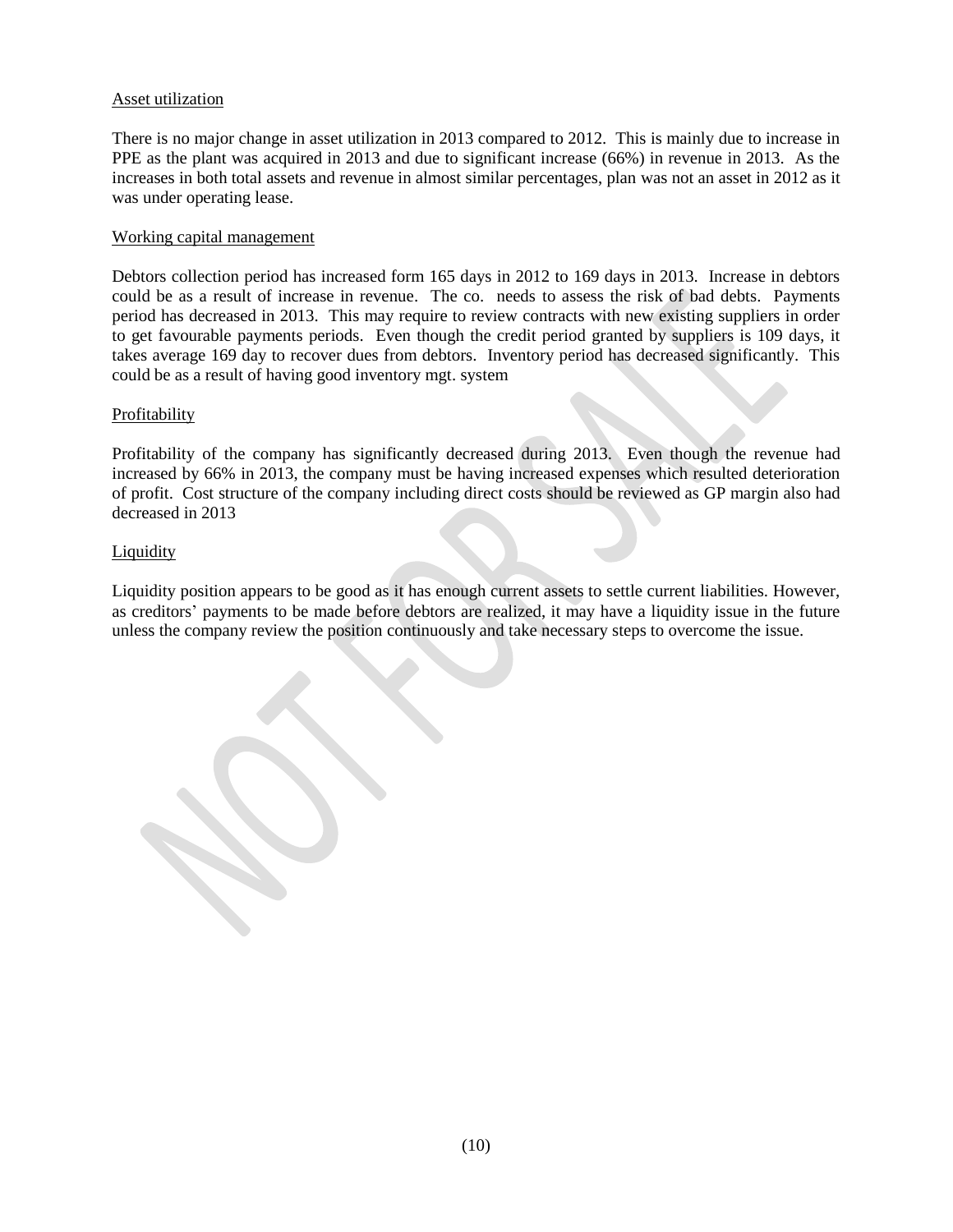(a) Whistle blowing policies are established by the business organisations to encourage and enable the employees to raise voluntarily their genuine concerns in relation to any wrongful, illegal or harmful activities to the interest of the company, to the audit committee/management rather than overlooking a problem or 'blowing the whistle" outside.

Employees are often the first to realize and have opportunity to detect frauds/ fraudulent activities by other employees A whistle blowing policy encourages the employees to raise their concerns on any breach of code of ethics, regulatory and legal requirements, financial malpractices, improper accounting, fraudulent or malicious activities involving company's assets etc. Therefore, this is an important communication channel introduced as an integral part of corporate fraud and risk management.

Therefore, when there is a whistle blowing policy management of the business organizations will be able to identify any of these harmful activities if any, and take timely actions to resolve them. This will result in reducing the losses, since all major issues are setting highlighted soon and taken care of. Further this will result in continuous improvements to the process and systems in the organisations.

- (b) (i) CEO's suggestion is not acceptable. Because property under consideration was acquired for sale. Therefore it should be classified as inventories. Properties acquired for rental to others, capital appreciation etc. can only be considered as investment properties. If this property is classified as an investment property at fair value, there will be a credit to income amounting to Rs. 60 mn. This will result in reduction in loss of the company by Rs. 60 mn. Therefore it should be explained to CEO that this property cannot be classified as an investment property, since it does not meet the criteria stipulated in the LKAS. Therefore the adjustment proposed by the CEO should not be entertained.
	- (ii) CEO's suggestion is not acceptable. Based on the information given, this investment need to be classified under "available for sale" financial assets since it has been acquired as a strategic investment. According to para 9 of LKAS 39, financial asset can be classified as FVTPL only if that asset is held for trading or designated initially as FVTPL. Strategic investment does not meet the said criteria.

Therefore it should be informed to the CEO that this investment cannot be classified under "FA at FV through P&L as per the provisions of LKAS 39 we should continue to classify & present it under available for sale financial assets.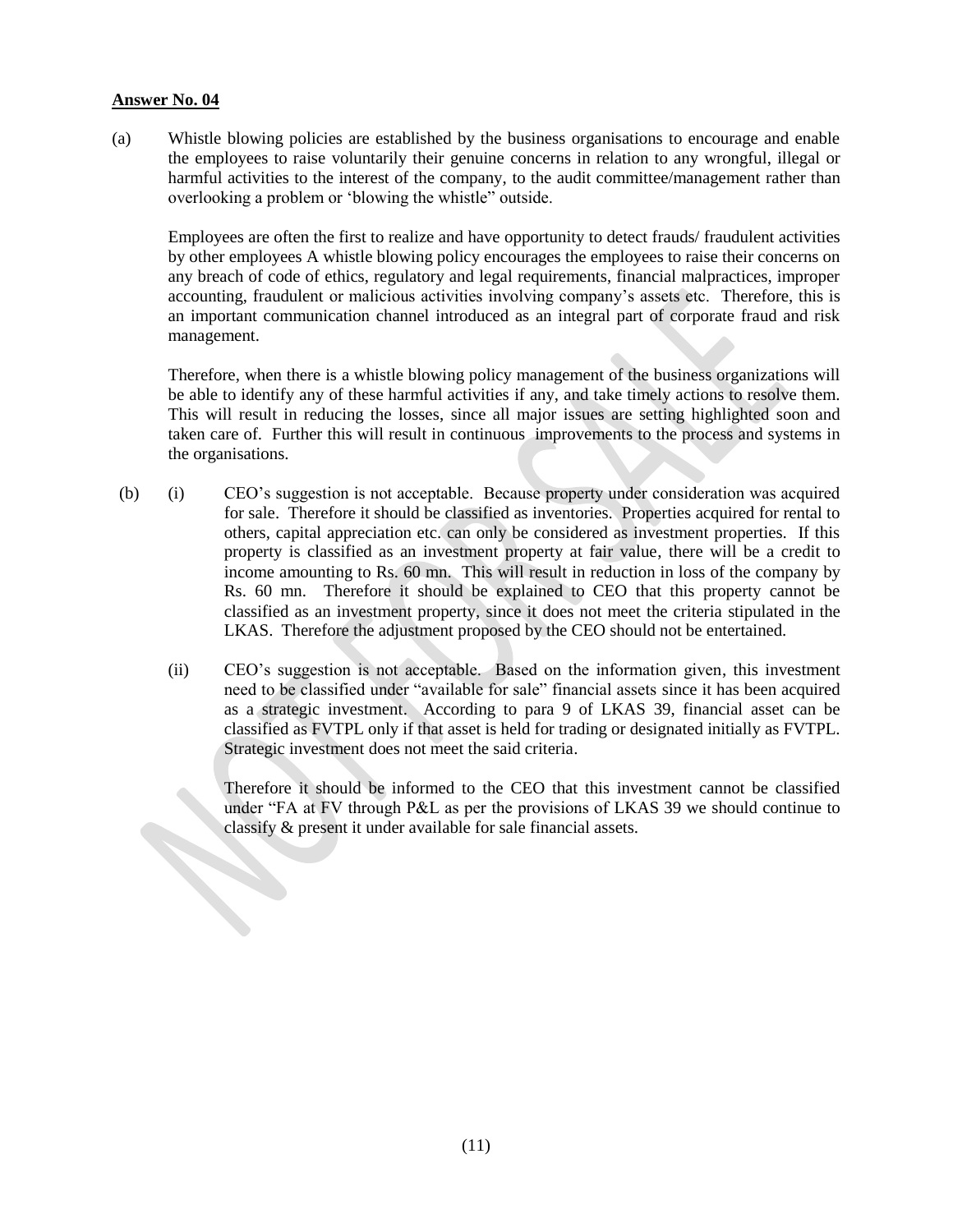The objective of financial statements is to provide information about the financial position, performance and changes in financial position of an enterprise that is useful to a wide range of users in making economic decisions (IASB Framework).

There are wide range of users of financial statements such as; shareholders, managers, potential investors, employees, regulators, general public, bankers, inland revenue etc.

They have divers interests in the financial statements.

Therefore, it is a fact that over a period the disclosures made in the financial statements have become both voluminous and complex. Dilemma is how helpful is the growth in the volumes and complexities of disclosures to the stakeholders.

One may argue that the complexities and the volumes of disclosures are result of complex accounting standards. However, it also can be argued that complexities in modern business transactions, investments, financial instruments and relationships etc. could contribute to the complex and voluminous disclosures.

Some of the critical areas are; fair value accounting, hedge and derivative accounting. It is also challenging to provide minimum disclosures on these areas.

Examples of voluminous and complex disclosures; IFRS 7 disclosures on financial instruments IAS 24 related party transactions IFRS 8 Operating segments IFRS 12 Disclosure of investment in other entities

View of the preparers of financial statements is different from users of financial statements. Obtaining/collating information for disclosure purpose could be costly as much as they are useful for users. Information cost also include cost of revealing sensitive information to competitors. Eg. Operating Segments

Even though, clutter of information in the financial statements reporting is a problem, there is still room for improvement in quality of disclosures.

Entities shall disclose material, relevant and timely information to users of the financial statements. Such information shall enable the users assess the performance and financial position of the entity and compare it with past performance as well as with the other entities that are similar and different. Due to the current adverse economic conditions such as resent financial markets crisis, information request by regulators have increased remarkably.

However, what is required is to provide information efficiently in an integrated manner (management discussions and analysis) in order to support the users to make informed decisions. Financial statements should be customer focused.